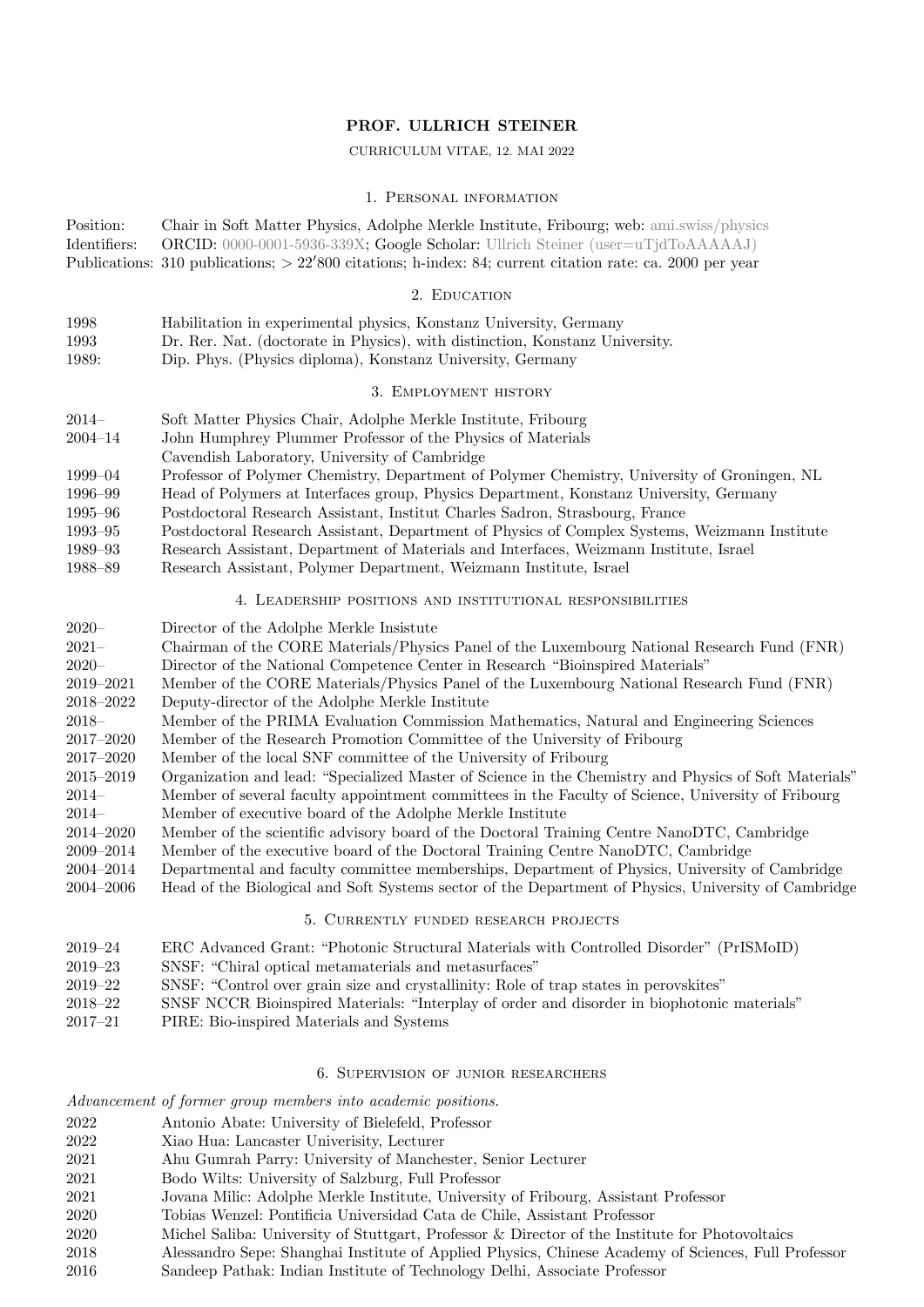| 2015 | Stefan Guldin, University College London, Associate Professor in Chemical Engineering |
|------|---------------------------------------------------------------------------------------|
| 2014 | Silvia Vignolini, University of Cambridge, Professor in Chemistry                     |
| 2014 | Li Li, East China Normal University, Assistant Professor in Chemistry                 |
| 2013 | Mathias Kolle, MIT, Associate Professor in Mechanical Engineering                     |
| 2013 | Pola Goldberg Oppenheimer, University of Birmingham, Professor                        |
| 2012 | Urbasi Sinha, Raman Research Institute, Bangalore, Professor                          |
| 2012 | Erik Schäffer, University of Tübingen, Professor for Cellular Nanoscience             |
| 2010 | Sabine Ludwigs, University of Stuttgart, Full Professor (Chair) in Chemistry          |
| 2000 | Elías Pérez, Universidad Autonóma de San Luis Potosí, Mexico, Profesor-Investigador   |

*Supervised post-docs (5 current, 26 past):* Andrea Dodero, Wenhui Wang, Matthias Saba, Efrain Ochoa Martinez, Ilja Gunkel, Antonio Günzler (Sensirion), Cédric Kilchoer (CPAutomatation), Bodo Wilts (U. Salzburg), Esteban Bermudez (University of Costa Rica), Guillaume Moriceau, Reza Ghanbari (Chalmers University), Somayyeh Gholipour, Michael Saliba (University of Stuttgart), Xio Hua (University of Oxford), Alessandro Sepe (Chinese Academy of Science), James Dolan (University of Cambridge), Silvia Vignolini (University of Cambridge), Gen Kamita (GMO Internet), Alex Finnemore (Theorm), Maik Scherrer(Papierfabrik Lousienthal), Sandeep Pathak (IIT Dehli), Sven Hüttner (U. Bayreuth), Katherine Thomas (APS, Physical Review), Peter Kohn (Bosch), Urbasi Sinha (RRI, India), Sabine Ludwigs (U. Stuttgart), Jakob Heier (EMPA), Frank Terjung, Elías Pérez (U. San Luis)

*Supervised PhD students (12 current, 43 past):* Weifan Luo, Viola Bauernfeind, R´ene Isli, Martino Airoldi, Kenza Djeghdi, Alessandro Parisotto, Minh Tri Nguyen, Christina Prado, Parnian Ferdowsi, Doha Abdelrahman, Andrea Palumbo, Cédric Schumacher, Antonio Günzler (Sensirion), Narjes Abdollahi (U. Basel), Johannes Bergmann (Lonza), Alexandre Redondo (PMI), Cédric Kilchoer (CPAutomatation), Mirela Malekovic, Xioayuan Sheng, Preston Sutton (U Deakin), Sandy Sanchez (EPFL), Karolina Korzeb (Zimmer Biomet), Michael Fischer (WSAudiology), Tobias Wenzel (UC de Chile), Bart Roose (U. Cambridge), Karl G¨odel (Bosch) Jonathan Lim (DSO Singapore), James Dolan (U. Cambridge), Harry Beeson (British Parliament), Raphael Dehmel (Lidl Stiftung), Zhuxia Rong , Stefano Salvatore (ASML), Gen Kamita (GMO Internet), Pedro Cunha (Base4), Alex Finnemore (Theorem), Stefan Guldin (UCL), Ellie Kim (Mc Kinsey), Li Li (East China Normal U.) , Maik Scherrer (P. Louisenthal), Katherine Thomas (APS), Pola Goldberg Oppenheimer (U. Birmingham), Sven Hüttner (U. Bayreuth), Mathias Kolle (MIT), Rosa Poetes (Mc Kinsey), Nicoleta Voicu (DSM), David Barbero (U. Umea), Mihaela Nedelcu (Continental), Ed Crossland (Oxford PV), Pieter vd Wal (Merit Coatings), Stephan Harkma TNO), Ole Göbel (Bruker), Mihai Morairu (DSM), Erik Schäffer (U. Tübingen), Stefan Walheim (KIT), Martin Böltau (VDI)

## 7. Teaching Activities

Responsible for Soft Matter Physics. Teaching since 1999 at 3 universities. *Current courses:* Soft Matter Physics, Polymer Engineering, Energy Materials, Functional Materials, Physics of every Day Life.

## 8. Memberships in panels, boards, etc.

2005–09 Founding Chairman of the Editorial Board of "Soft Matter" (RSC) 2012– Member of the Editorial Board of "Advanced Optical Materials" (Wiley) Review panel meberships of the Swiss (SNSF), (DFG) and Luxembourg (FNR) science foundations

## 9. Fellowships and memberships in academic societies

- 2005– Fellow of the Royal Society of Chemistry
- 2007–2014 Fellow of St. Edmunds College
- 1991– Member of the American Physical Society
- 1989– Member of the German Physical Society

# 10. Organization of conferences

- 2016 Fall Meeting of the MRS, Symposium Biomineralization, 27 Nov.-2 Dec. 2016, Boston
- 2013 EMRS Symposium Organic & hybrid interfaces in excitonic solar cells, Strasbourg, France
- 2011 10th International Conference on Materials Chemistry (MC10), 4-7 July 2011, Manchester
- 2009 Faraday Discussion 143: Soft Nanotechnology, 15-17 June 2009, London
- 2008 International conference on Self-assembly and Self-organisation 10-12 Dec 2008, Cambridge.

# 11. Prizes, awards, fellowships

| 2019          | Recipient of an ERC Advanced Grant                           |
|---------------|--------------------------------------------------------------|
|               |                                                              |
| 2016          | Peabody visiting Professor at MIT                            |
| 2014          | Macro Group UK Medal of the Royal Society of Chemistry       |
| 2014          | Selby Traveling Fellowship by Australian Academy of Science  |
| $2008 - 2010$ | Fellow of the Freiburg Institute of Advanced Studies (FRIAS) |
| 2002          | Raymond and Beverly Sackler Prize for Physical Sciences      |
| 1998–99       | Heisenberg Fellow, German Science Foundation                 |
| 1996–98       | Fellow (Habilitationsfelloship), German Science Foundation   |
| 1995–96       | Fellow, Alfred Kastler Foundation, France                    |